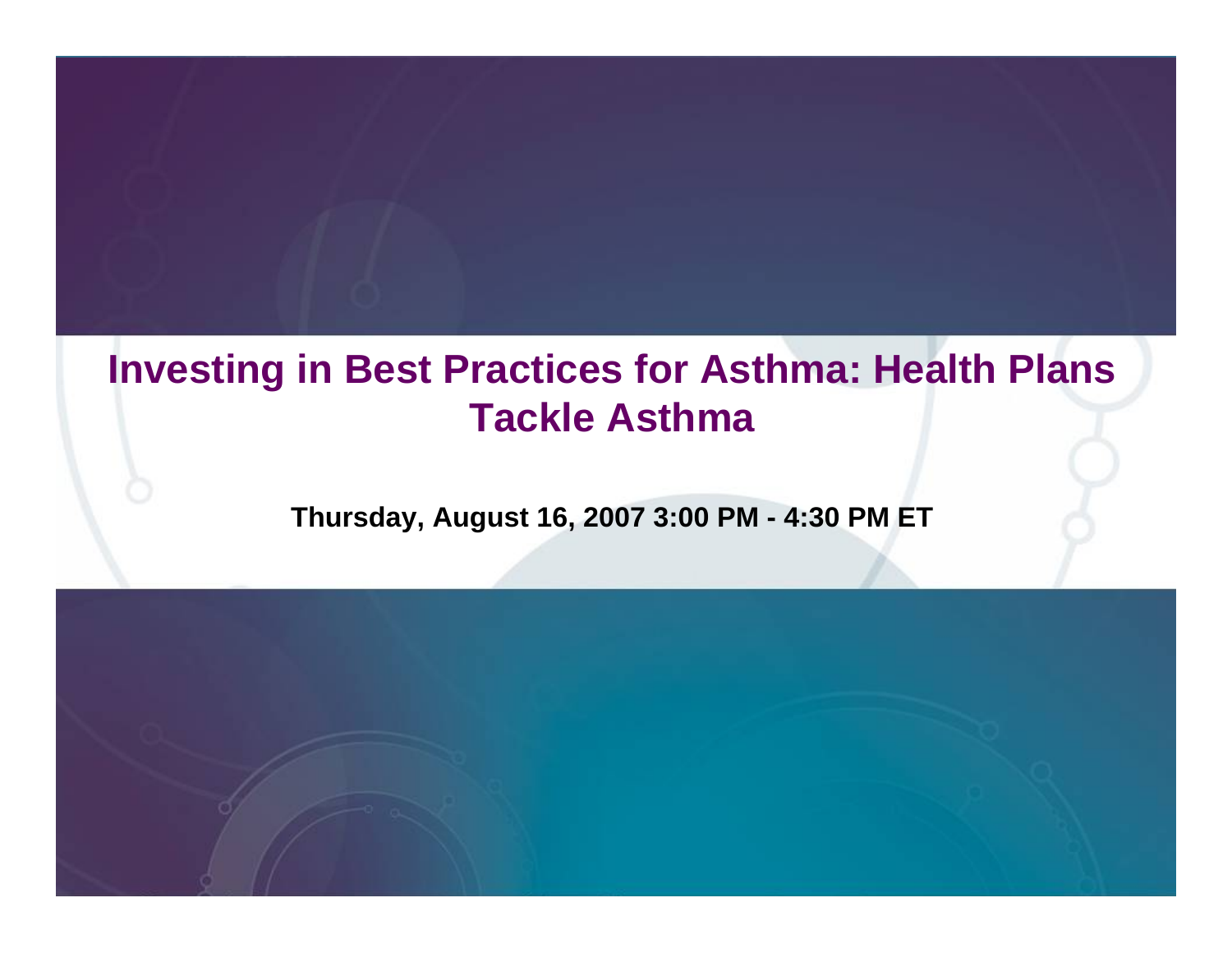Who's here? (Select one.)

- a. Health Plan
- b. Health Care Provider
- c. Coalition/Non-Profit Organization
- d. State Public Health/Environmental **Department**
- e. Other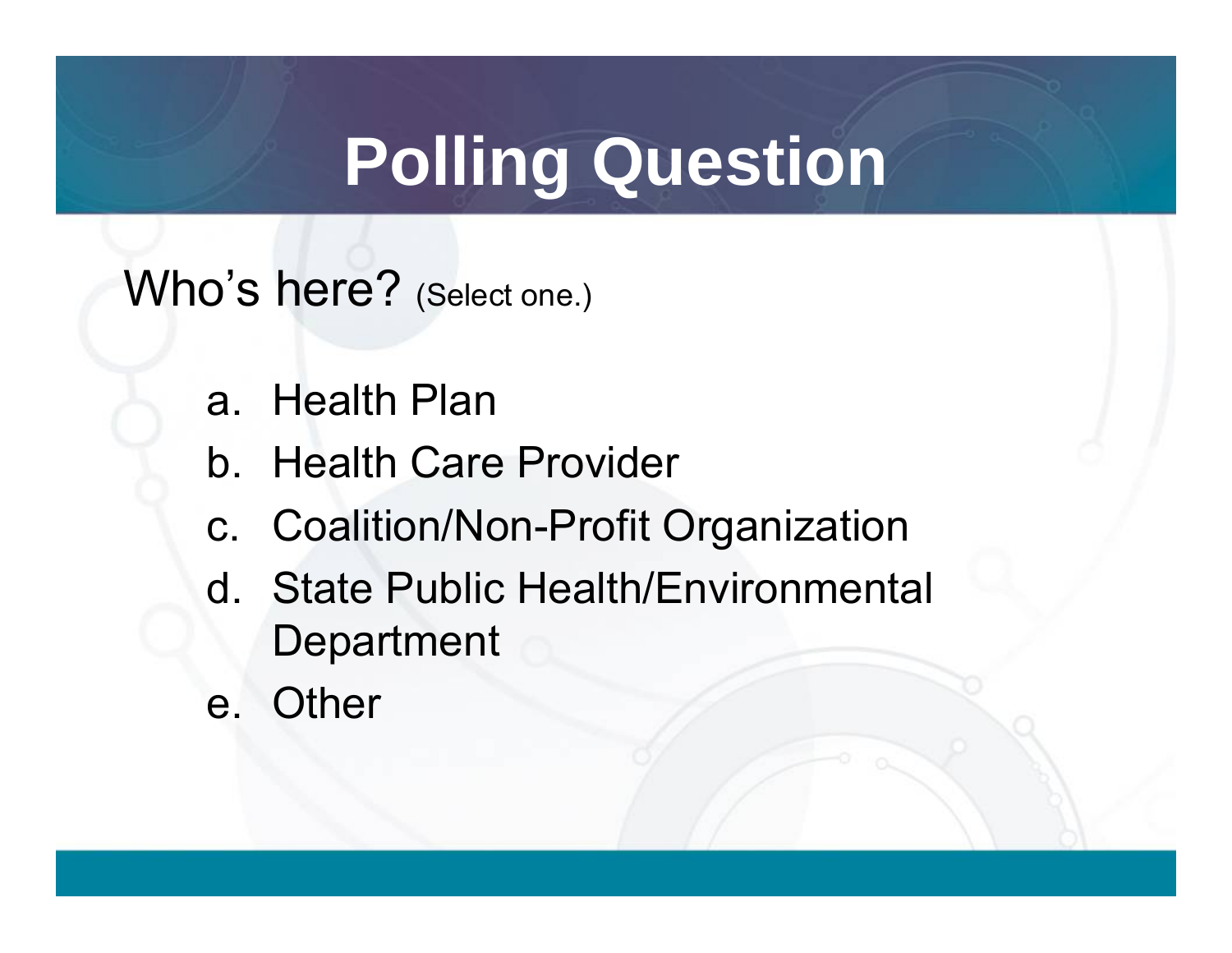#### **Connecting Communities Every Day....** Visit www.AsthmaCommunityNetwork.org to join today!

Communities<br>Asthma-Friendly

Mobilizing 1000 communities to lead the nation in the delivery of auglity asthma care

#### **Register | Search | Forgot Password?**

| <b>Vital Signs</b> |                     |  |  |  |
|--------------------|---------------------|--|--|--|
|                    | Total Programs: 149 |  |  |  |
|                    | Total Users: 233    |  |  |  |
|                    | Our Newest Procram  |  |  |  |

 $000$ 

Member Login username  $-$  Logina

**National Exemplary Award** 

Cational Exemplary Truarb

| поне                             |
|----------------------------------|
| <b>Communities in Action</b>     |
| <b>Call To Action</b>            |
| <b>Register Today</b>            |
| <b>Site Sponsors</b>             |
| <b>Action Strategies</b>         |
| <b>Change Package</b>            |
| <b>Community Profiles</b>        |
| <b>Mentors</b>                   |
| <b>Events</b>                    |
| Tools                            |
| <b>National Locator</b>          |
| <b>Resources</b>                 |
| <b>Message Boards</b>            |
| <b>Recognition Opportunities</b> |
| <b>Award Information</b>         |
| <b>Winner Profiles</b>           |
| <b>Apply Now</b>                 |
|                                  |
|                                  |
|                                  |
|                                  |
|                                  |
|                                  |
|                                  |
|                                  |

**TT-**

#### Spotlight

**Communities in Action for Asthma Friendly Environments Web Call** 

Leveraging Asthma Awareness Month: **Communities Making a Difference** May is Asthma Awareness Month and May 1. 2007 is World Asthma Day. In light of this. join us May 3 from 1:00-3:00pm EST for a Web call to discuss strategies and best practices to improve asthma management. Hear from asthma programs achieving great success.

# Sevente Asthma Awareness

**Communities Making a Difference** 

#### **Web Call Registration**

ommitted Leader

**s Champions** 

**Strong** 

**itegrated Health** 

**Care Services** 

ligh-Performing<br>Collaborations

**Tallored** 

**Environmental**<br>Interventions

#### **Key Drivers for Program Success**

• Read how six programs are successfully integrating these key drivers in the **Community Ties** Change Package

> · Gauge your program's strengths in these areas through the Program **Assessment Tool**

#### **Community Programs in Action**



active, healthy lives

• Learn how communities across the nation are addressing asthma care.

- Share your approaches for success.
- Become a Mentor and share your expertise

#### **View Award Winners Apply Now National Locator** C Community Programs **O** Events Message Board **Asthma Health Outcomes Project Positive Health Outcomes Program Sustainability View All Topics Message Board Tutorial**

Need Assistance | Tell A Friend | Disclaimer | Contact Us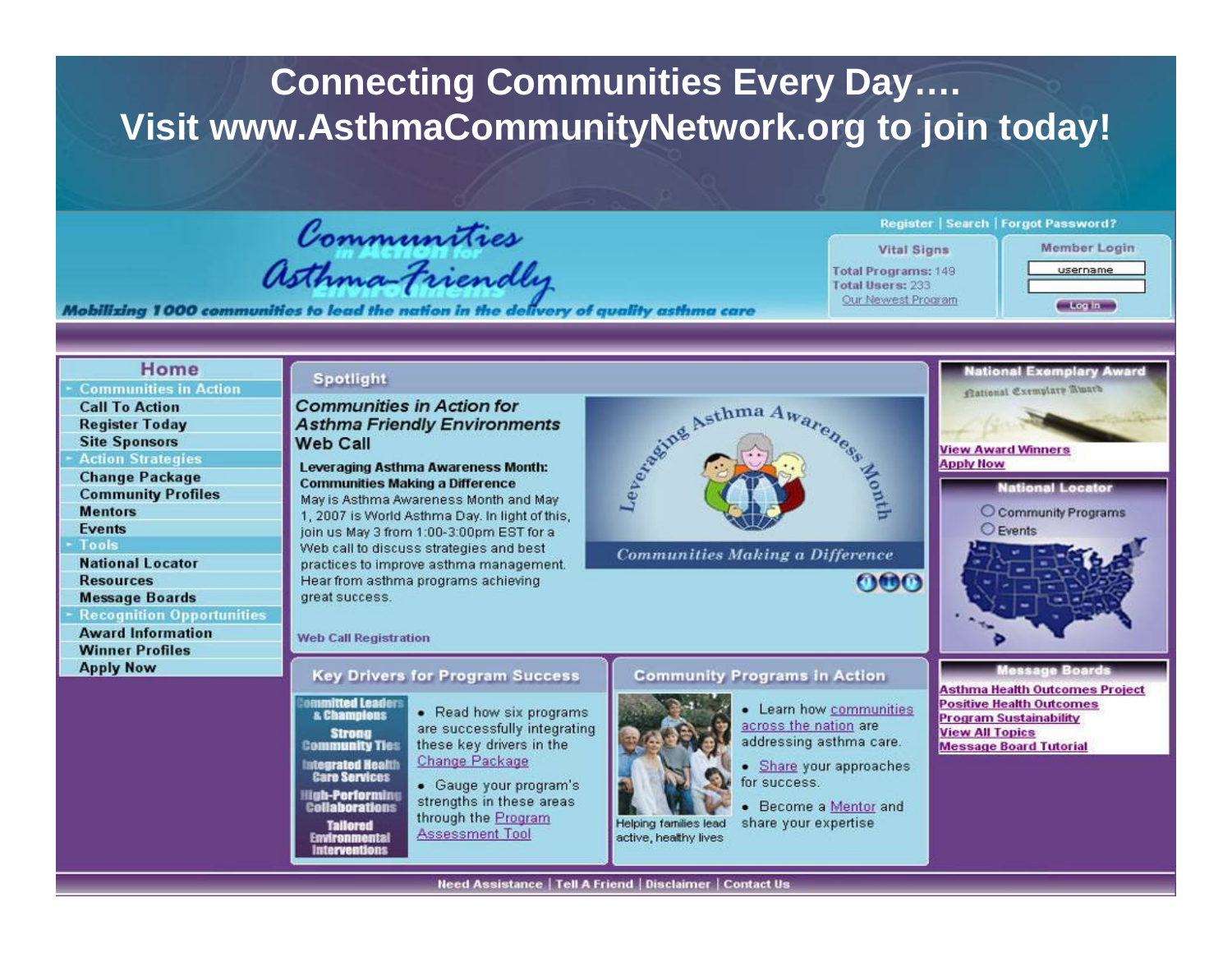## **What Defines a "Community in Action"**

► Committed to driving toward the best possible delivery of asthma care

► Established bold stretch goals in parallel with Healthy People 2010 and Network Objectives

► Tracking progress toward those goals

| Objective                                        | <b>HP 2010</b><br><b>Target</b>         | <b>Best in</b><br>Class<br><b>Results</b> |
|--------------------------------------------------|-----------------------------------------|-------------------------------------------|
| Reduce ED Visits                                 | $30\% - 50\%$<br>(15-80 per<br>10,000)  | $50\% - 75\%$                             |
| Reduce Hospitalizations                          | $38\% - 45\%$<br>$(8-25$ per<br>10,000) | $50\% - 80\%$                             |
| Increase Symptom-Free<br>Days                    | >10 per 14<br>days                      | $10.4$ days<br>in a row                   |
| Increase Education                               | 30%                                     | 100%                                      |
| Increase Assistance to<br>Assess/Reduce Triggers | 50%                                     | 100%                                      |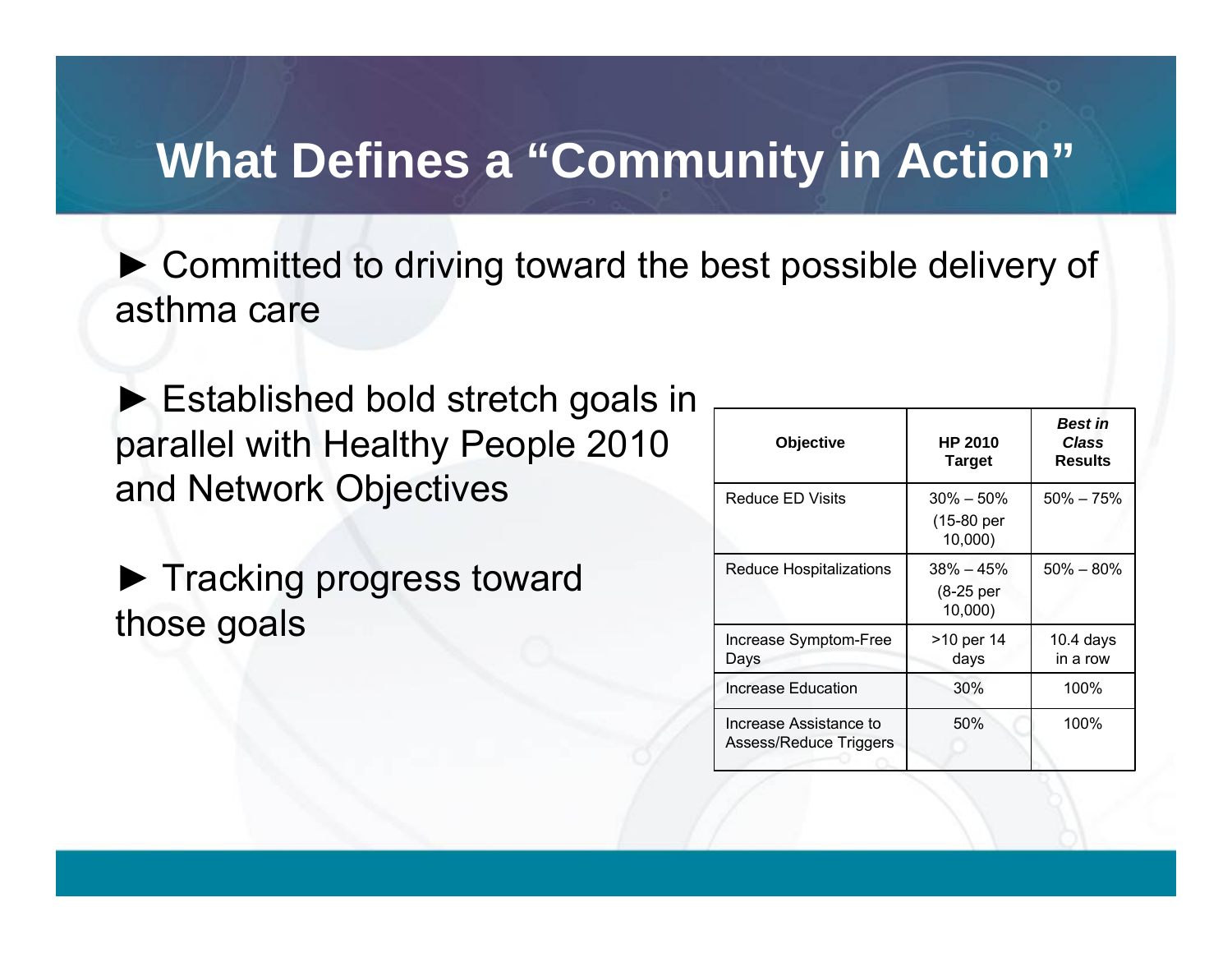Which of these outcomes do you track in your programs? (Select all that apply.)

- a. ER visits and/or hospitalizations
- b. symptom-free days
- c. education
- d. assistance to assess/reduce triggers
- e. Other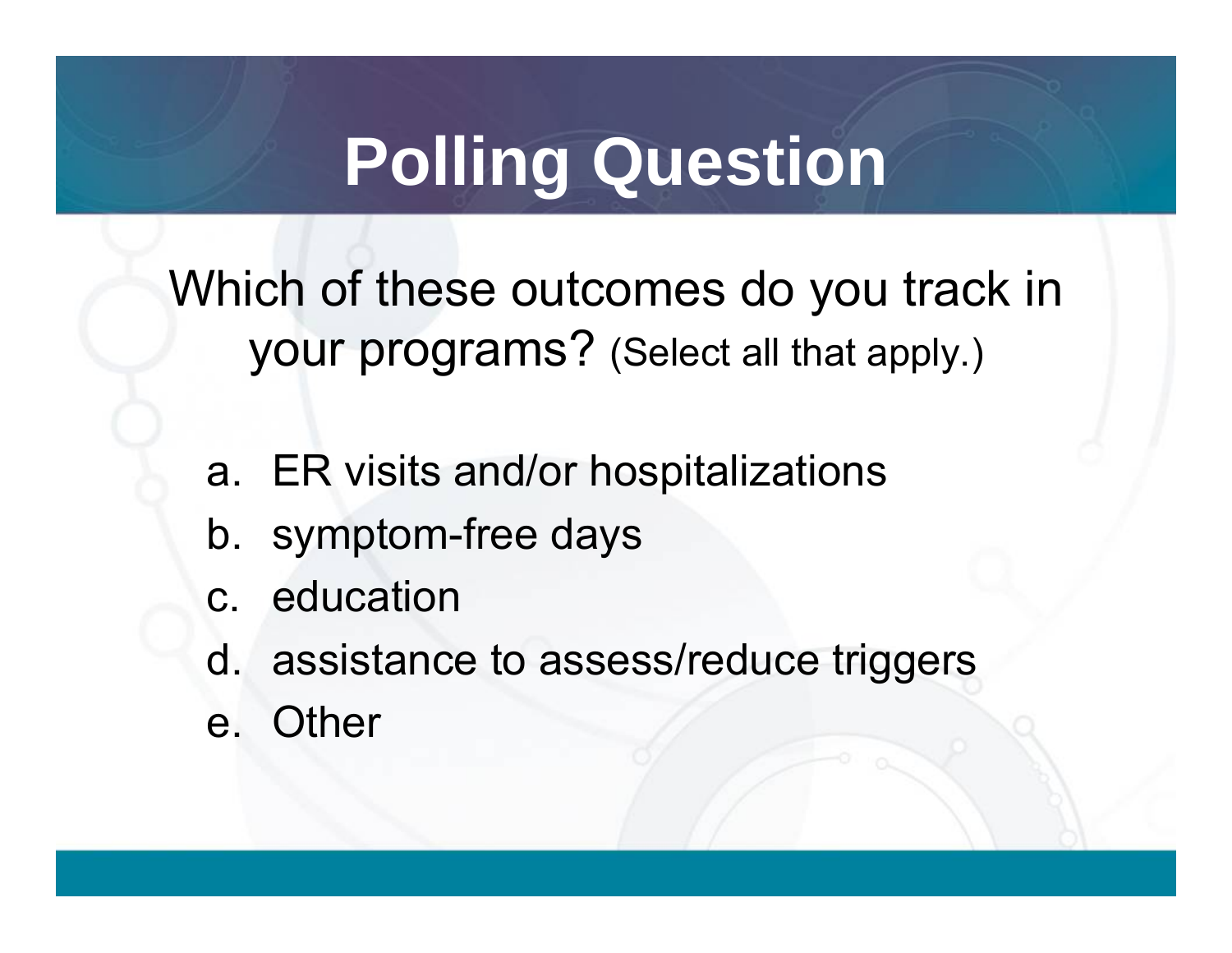## Health Plans in Action

### June on-line seminar:

 $\bullet$  *Best Practices in Asthma Care: Business Case for Education and Environmental Interventions* (www.asthmaregionalcouncil.org)

Continuing the dialogue today:

- America's Health Insurance Plans
	- Taking on Asthma Initiative
- • Experience from the field
	- Neighborhood Health Plan
	- Monroe Plan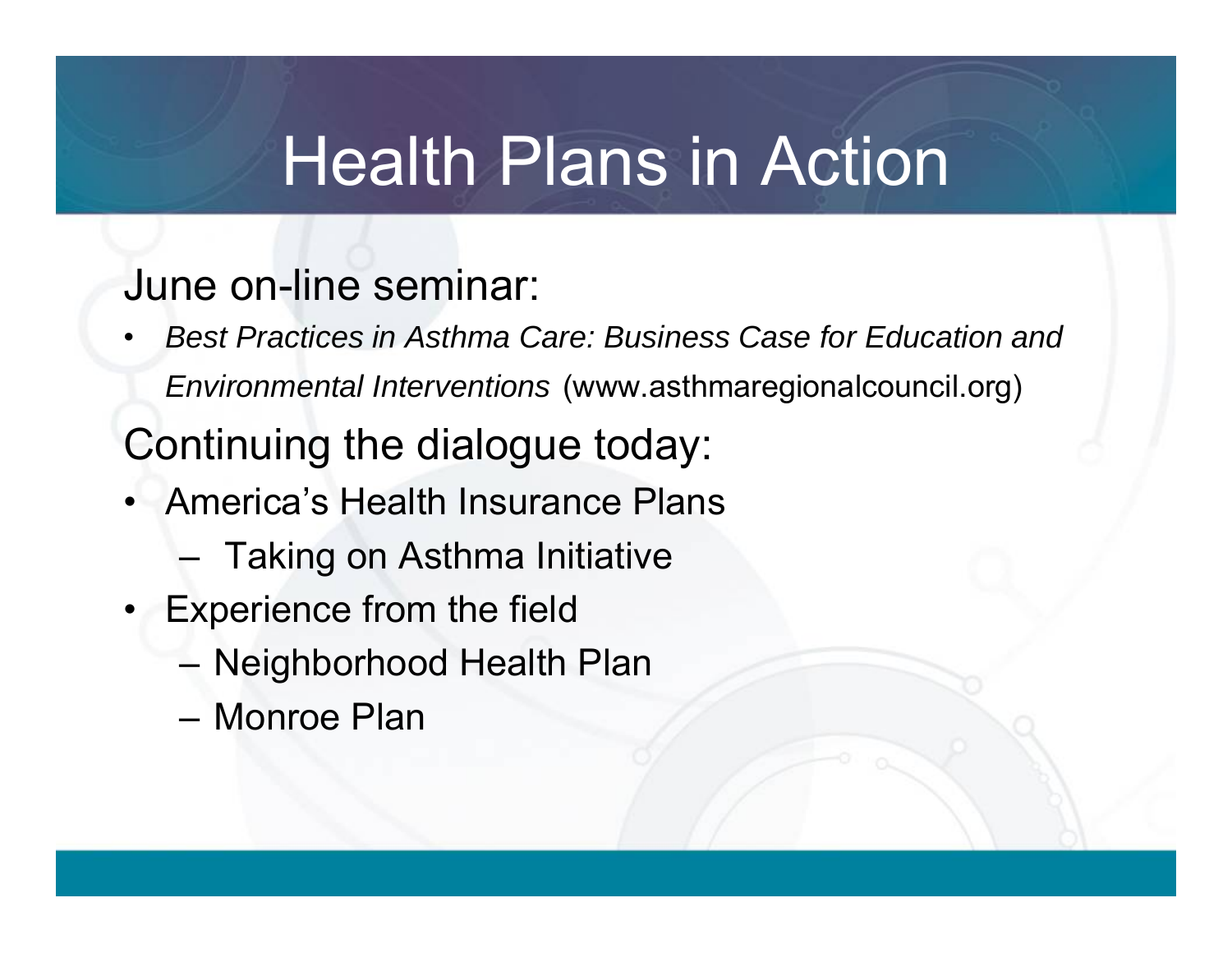## **Investing in Best Practices for Asthma: Health Plans Tackle Asthma**

## Summary

•National Progress by Health Plans: AHIP's *Taking on Asthma* Initiative •Translate research into a Health Plan Benefit: Neighborhood Health Plan •Build a Business Case for Sustainability: Monroe Plan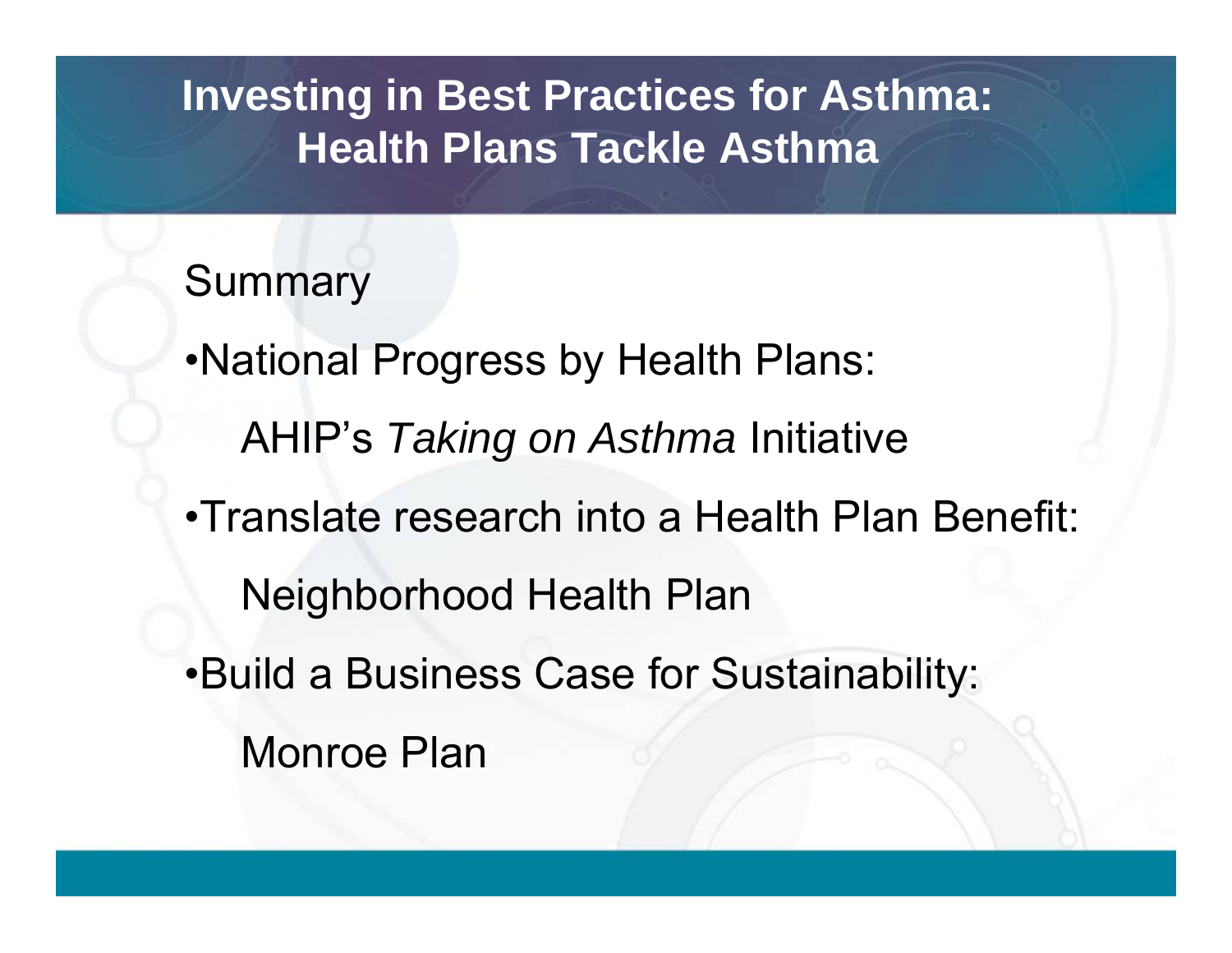What did you hear today that will be most helpful to your asthma care services?

(Select one.)

- a. Examples of tailoring education and interventions to patient needs
- b. Targeting services to patient subpopulations
- c. Insurance coverage for asthma education and home visits
- d. Return on investment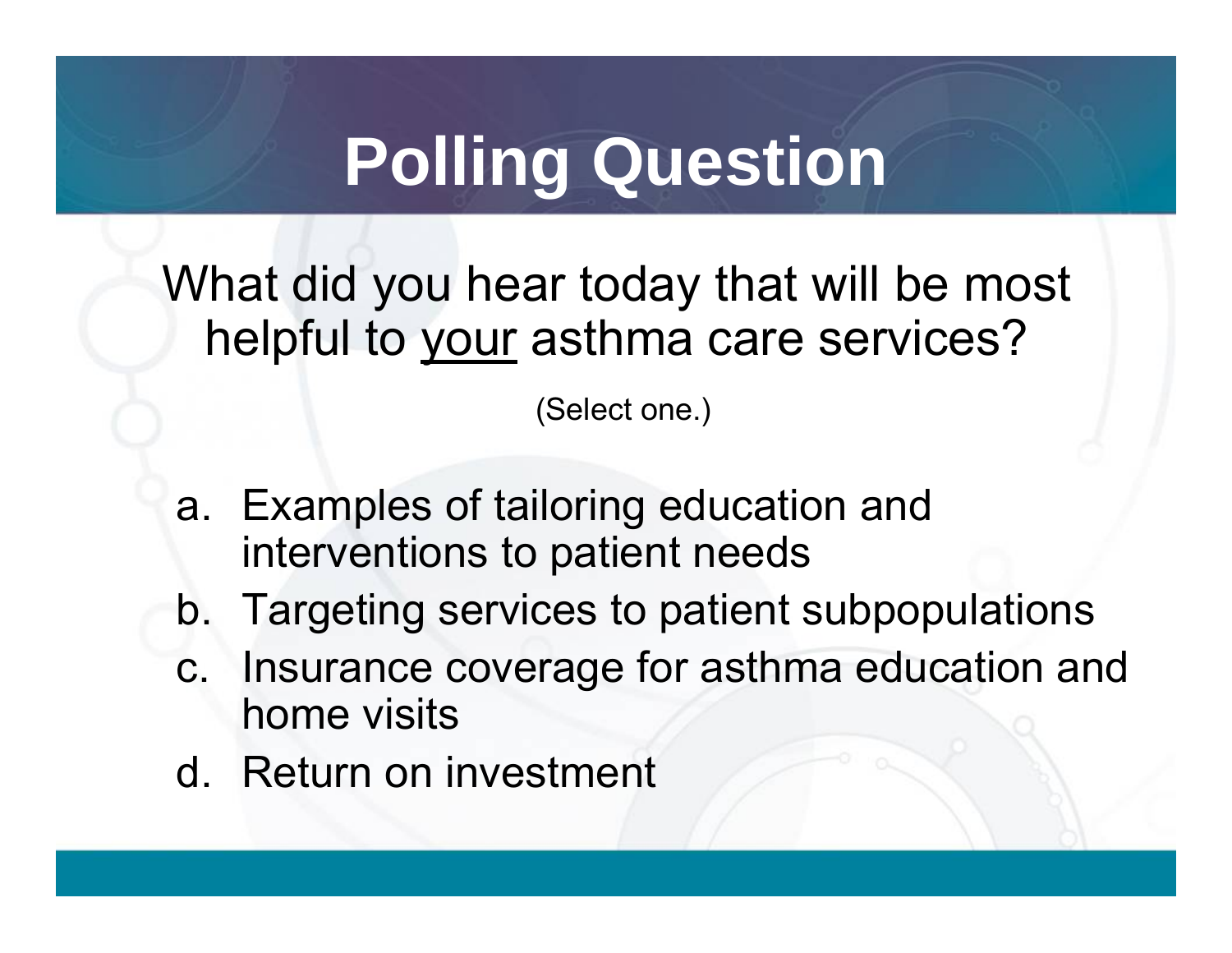Which of these challenges to delivering environmental interventions are you tackling? (Select one.)

- a. Securing buy-in from decision-makers
- b. Training providers of services
- c. Raising awareness among clinicians
- d. Gathering evidence of cost effectiveness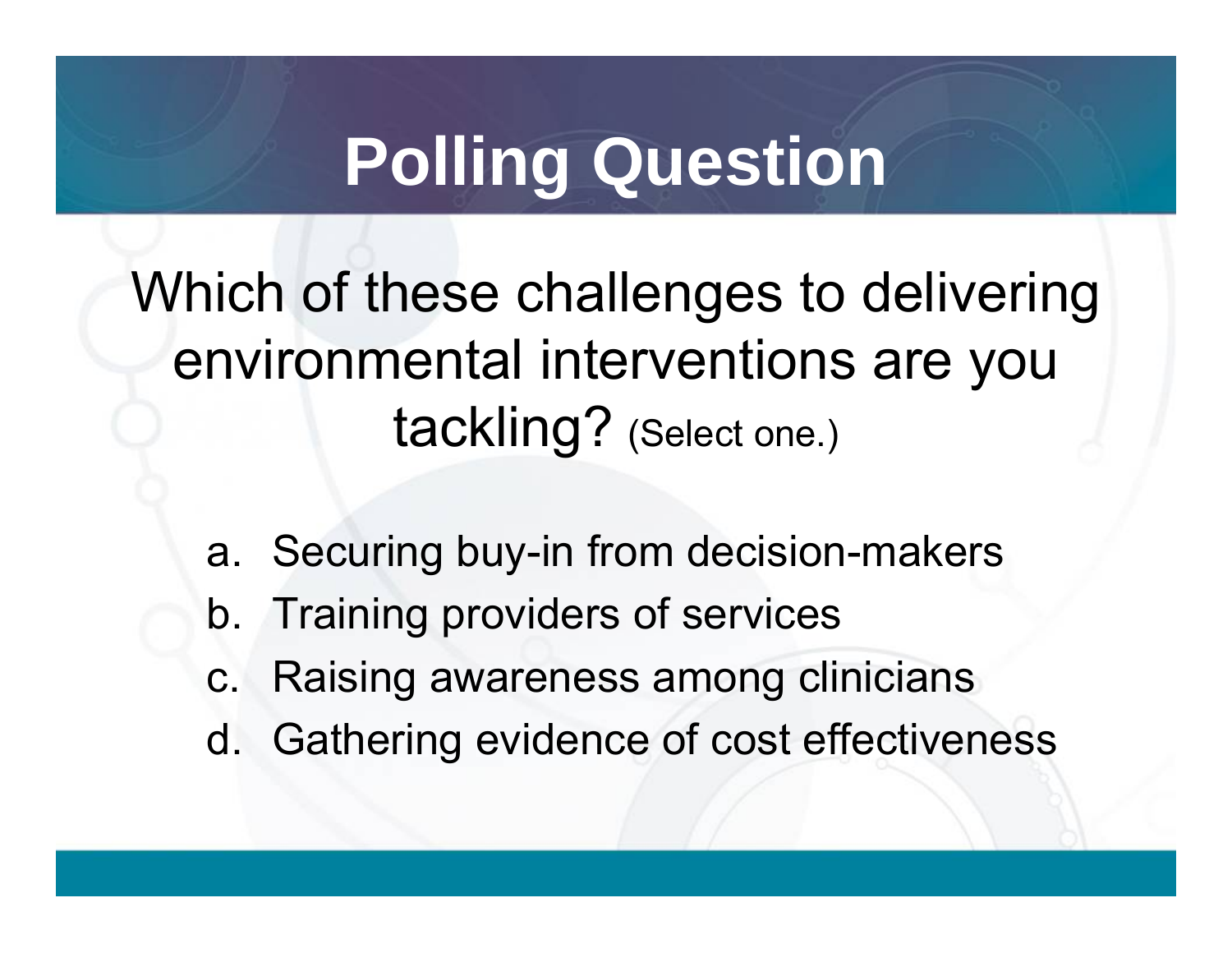## Learn strategies from other communities dedicated to quality asthma care....



Visit www.AsthmaCommunityNetwork.org to join today!